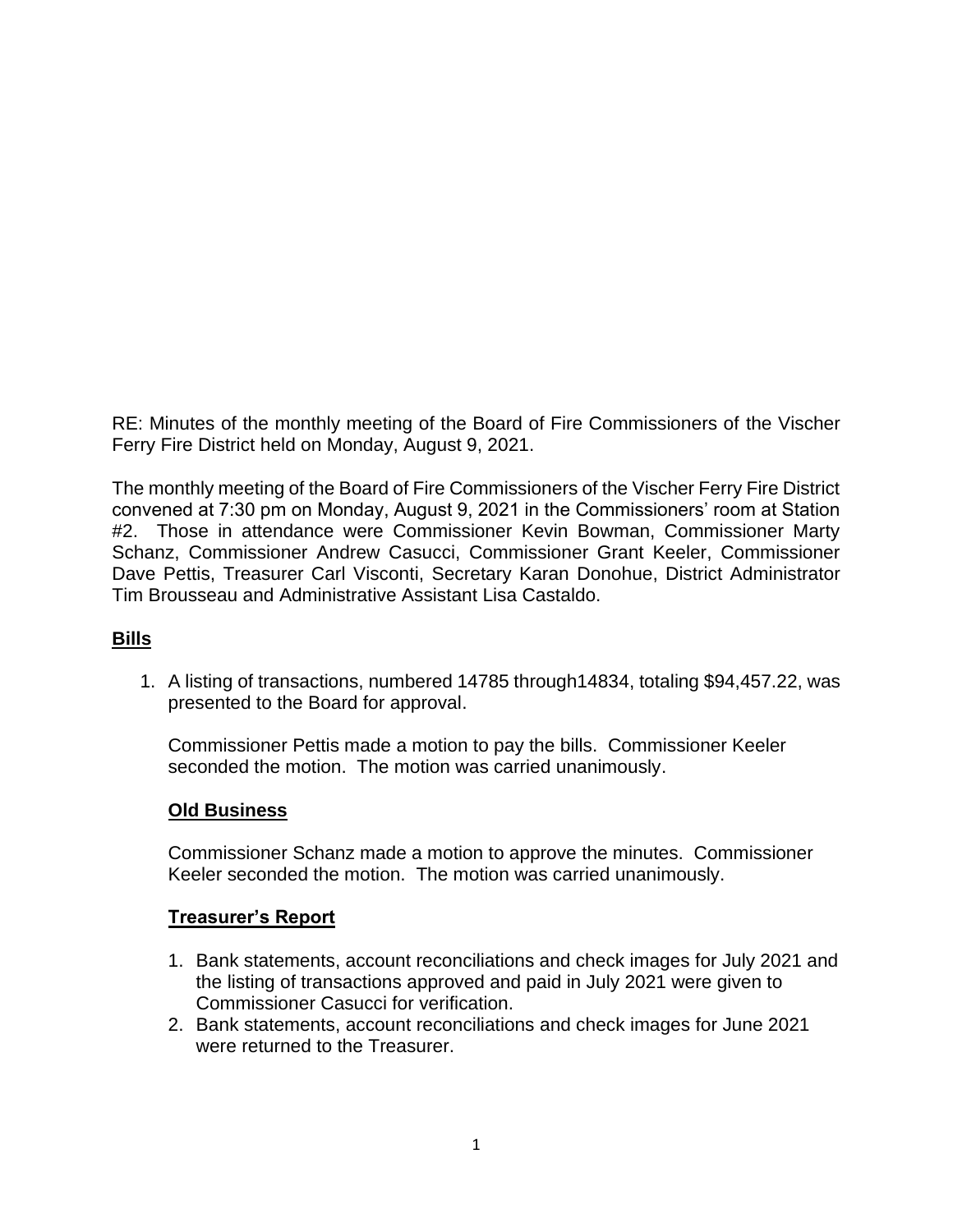- 3. An invoice was received from BRMA for the Station #3 design costs to date.
	- a. Commissioner Schanz made a motion for a budget modification to add a 2021 reserve appropriation in the amount of \$230,000 for Station #3 design costs. Commissioner Pettis seconded the motion. The motion was carried unanimously.
	- b. Commissioner Schanz moved and Commissioner Pettis seconded a resolution to expend \$230,000 out of the Building and Land Reserve Fund for Station #3 design costs. This is subject to a permissive referendum. The Secretary called the roll:

| <b>Commissioner Bowman</b>  | yes |
|-----------------------------|-----|
| <b>Commissioner Schanz</b>  | yes |
| <b>Commissioner Casucci</b> | yes |
| <b>Commissioner Keeler</b>  | yes |
| <b>Commissioner Pettis</b>  | ves |

The resolution was adopted.

- c. The Treasurer presented the 2022 Property Tax Cap Calculations to the Board.
- d. There will be a budget workshop on Monday, August 23, 2021 at 7:30 pm in the Commissioners' room at Station #2.

Commissioner Casucci made a motion to accept the Treasurer's report. Commissioner Pettis seconded the motion. The motion was carried unanimously.

# **Chief's Report**

- 1. Commissioner Pettis made a motion to approve the following:
	- a. Mary Guilbreault to attend Fire Police class at the County Public Safety building starting in September.
	- b. The UTV and two (2) officers to attend an ATV training class in Oriskany September 24<sup>th</sup>-26<sup>th.</sup>

Commissioner Schanz seconded the motion. The motion was carried unanimously.

- 2. Commissioner Schanz made a motion to purchase the following;
	- a. Two (2) spare tires for the ATV and trailer for \$180 each for a total of \$360, and a jack and lug wrench.

b. One hundred (100) tags clips from Grainger @ \$1.92 each for a total of \$192. Commissioner Pettis seconded the motion. The motion was carried unanimously.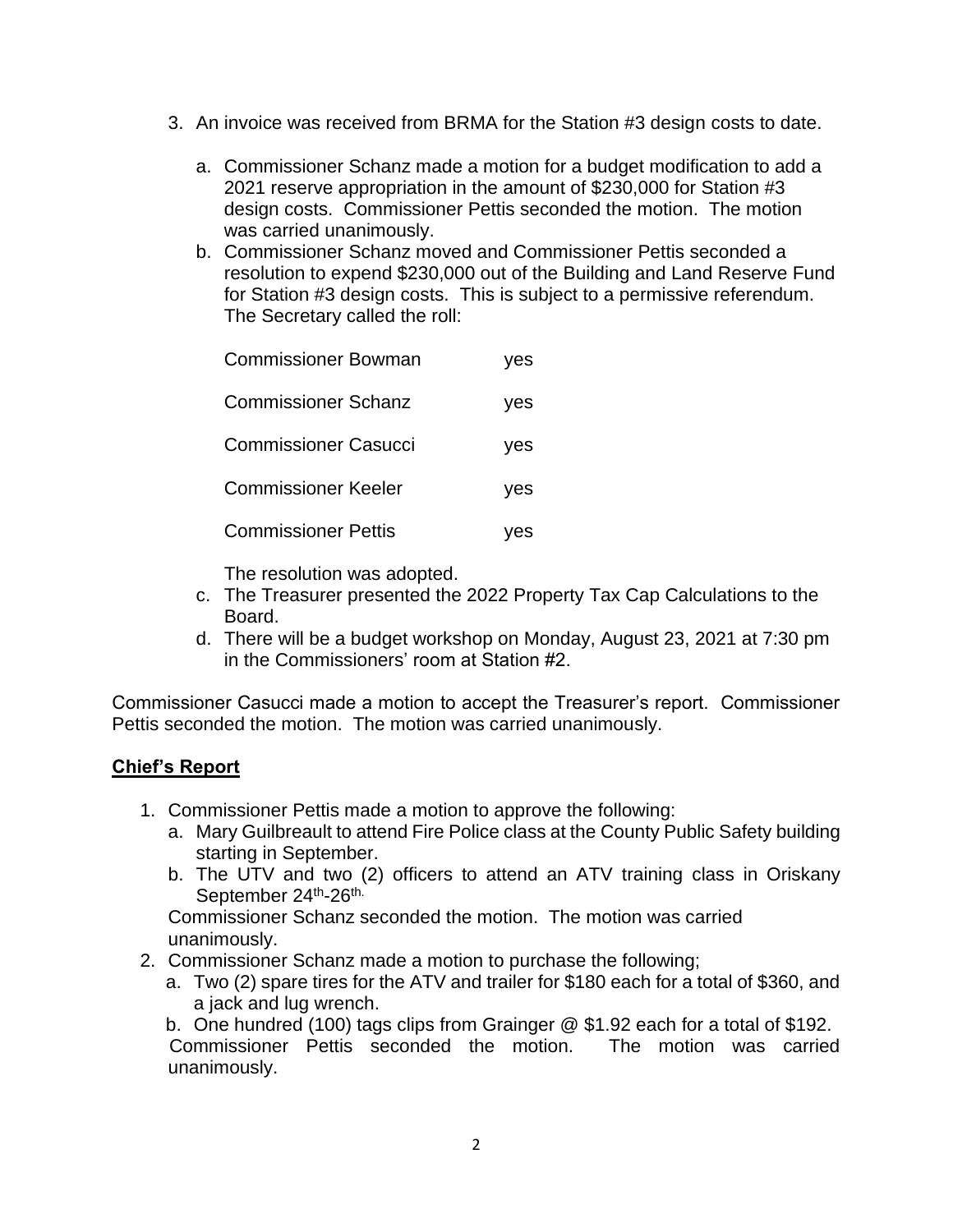- 3. Commissioner Schanz made a motion for ETA-621 to attend a ceremony on September 11, 2021 at the Saratoga National Cemetery. Commissioner Keeler seconded the motion. The motion was carried unanimously.
- 4. Call number ER-631 has been approved by Saratoga County for the new ER.
- 5. A member was injured in a bail out certification class. He refused treatment through Saratoga County (CoVel) and will pursue any medical treatment through his personal insurance.

# **Administrator's Report**

- 1. The Company will pursue the status of AJ and Steven Rodriguez.
- 2. Spectrum will be assuming our account as soon as the wiring is done and phones are ordered.
- 3. The purchase order for the AED has been sent to Philips.
- 4. Many members are very close to completing their OSHA requirements, with, some having already completed the requirements.

## **Administrative Assistant' Report**

1. Commissioner Schanz made a motion to purchase twenty (20) 5-gallon pails of Class A foam from Jerome Fire Equipment @ \$90 each and \$100 for shipping, for a total of \$1,900.

### **New Business**

- 1. Received the minutes of the May 5, 2021 meeting of the Vischer Ferry Volunteer Fire Company.
- 2. Received the letter of credit from TD Bank.
- 3. Received a letter of engagement from Firefly Admin Inc. for the LOSAP.
- 4. Received the client statement for July 2021 from UBS.
- 5. Received a letter from Environmental Design Partnership, LLS concerning the variance for Station #3.
- 6. Received a letter from the Zoning Board of Appeals, approving our variance request.

### **Miscellaneous**

- 1. There was discussion on utility placement for Station #3.
- 2. There was discussion on the three quotes received for a utility trailer. Commissioner Pettis made a motion to purchase a trailer for \$19,366 from Congelosi Trailer Sales. Commissioner Keeler seconded the motion. The motion was carried unanimously.
- 3. Commissioner Schanz was in contact with Fire Tec for listing R-631. Commissioner Pettis made a motion to list R-631 with Fire Tec. Commissioner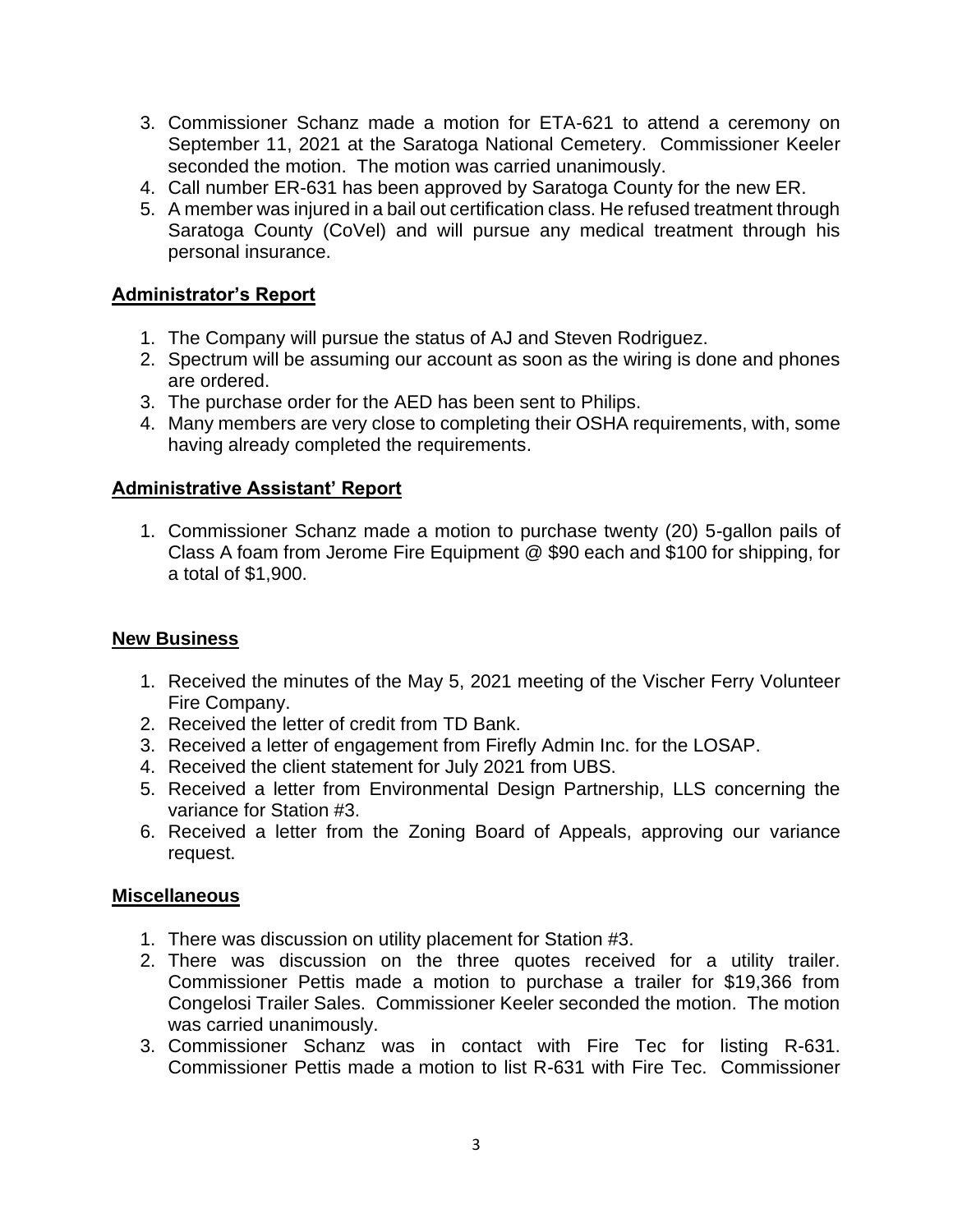Keeler seconded the motion. The motion was carried unanimously. There is a 7% commission on this listing. The truck could be listed at \$125,0000.

- 4. VRS will be changing all the windshield wipers on all the apparatus.
- 5. Commissioner Schanz will compile a list of all surplus equipment for R-631.
- 6. MES demonstrated some CAFS hose for us. The Administrator will research hose.
- 7. Ed Vargas must go to Ellis Hospital to resolve his claim.
- 8. A maintenance request was put in for a stop button on R-631.
- 9. There was discussion on putting interior antennas in the center of the bay or outside at Station #2.
- 10.Some members are going to out of district drills for training, but do not have enough of our drills. The Chief will address this.
- 11.There is a problem with a toilet at Station #1. Rooterman will come to look at it.
- 12.The new stove is being shipped. The old stove will be removed from the kitchen on Wednesday, August 8 at 7:00.
- 13.There is an extra Jersey barrier at Station #1.

### **Recess**

Commissioner Schanz made a motion to recess until Monday, August 23 at 7:30 pm in the Commissioners' room at Station #2. Commissioner Pettis seconded the motion. The motion was carried unanimously. The meeting was recessed at 10:05 pm.

### **Reconvene**

The August 9, 2021 meeting of the Board of Fire Commissioners was reconvened on Monday, August 23, 2021 at 7:30 pm in the Commissioners' room at Station #2. Those in attendance were Commissioner Kevin Bowman, Commissioner Marty Schanz, Commissioner Andrew Casucci, Commissioner Grant Keeler, Treasurer Carl Visconti, Administrator Tim Brousseau, Administrative Assistant Lisa Castaldo and Chief Ken Bowman. Absent was Commissioner Dave Pettis and Secretary Karan Donohue.

#### **Budget Discussions**

Treasurer Carl Visconti presented 2022 budget considerations and appropriation worksheet assumptions to the Board:

- 1. The assessed value of the district has increased about \$13 million from 2020.
- 2. Based on the current assessed value, our tax rate will increase approximately \$0.07/\$1,000 for each \$50,000 added to the tax levy.
- 3. Our property tax levy limit (tax cap) for 2022 is \$1,030,316.
- 4. The LOSAP contribution for 2022 has been set as \$150,000.
- 5. Station #3 bonding has not yet been finalized. The budget worksheet assumes a \$4,250,000 bond, with a first-year debt payment of \$327,000.
- 6. The transfer to reserves was reduced to \$150,000 for 2022. (A&E Fund only).
- 7. Reserve expenditures for 2022 are estimated at \$100,000 for Station #3 costs.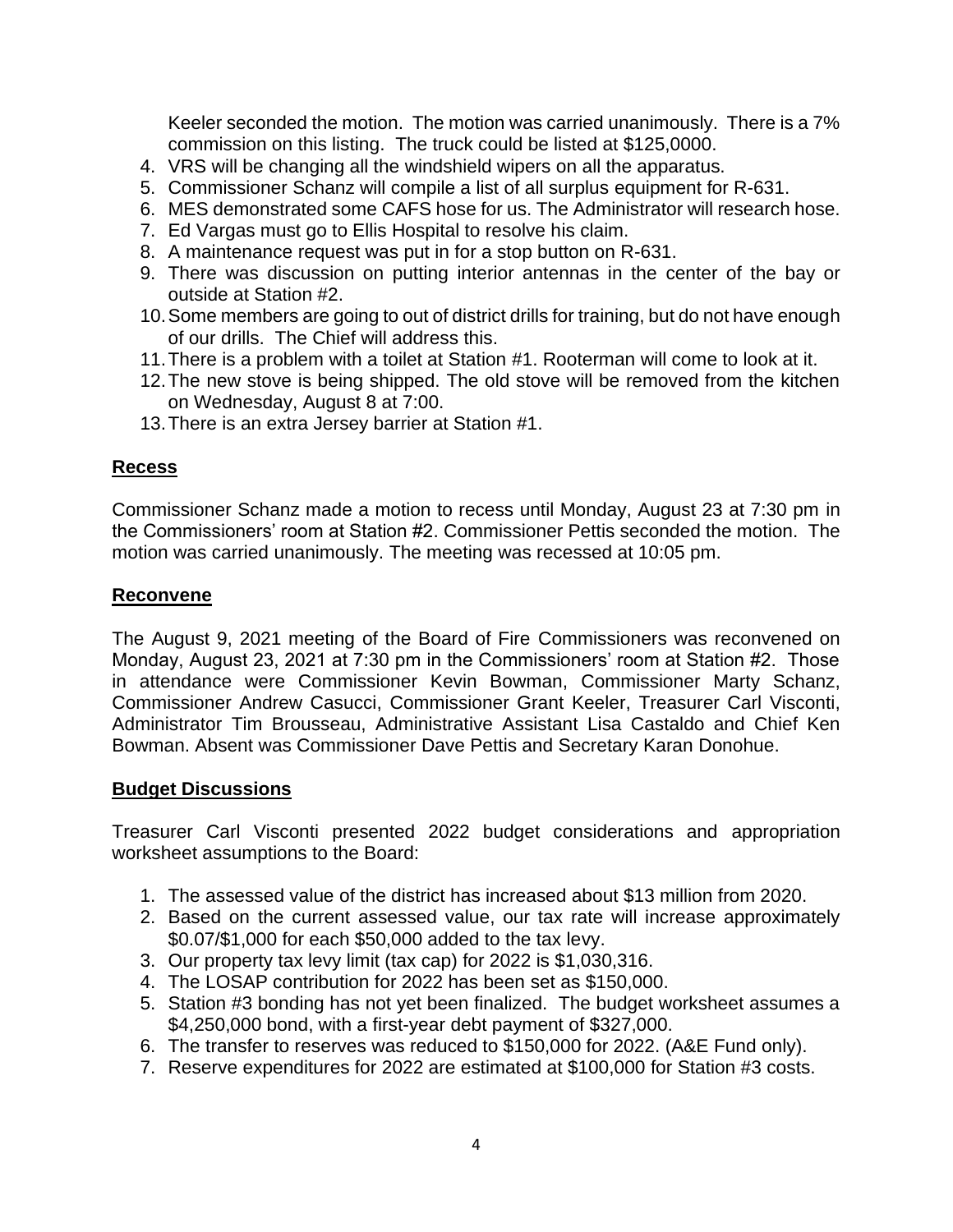- 8. Personal Services (salaries and payroll expenses) have been set at the 2021 actual amounts, pending additional Board review.
- 9. Estimates for other categories have been set at or slightly above 2021 amounts.
- 10.Treasurer Visconti also handed out a summary of our expenditure categories, which shows the account number, description and what is included in each category.
- 11.The initial worksheet estimates result in a tax levy that is just under the 2022 tax cap amount. The tax rate would increase slightly  $(-1.5%)$  to \$1.41/\$1,000.

After further discussions regarding other equipment, training and communications needs, some adjustments were made to finalize the preliminary 2022 budget worksheet.

- 1. Some County radios have to be replaced, but parts are limited. Add funds to Communications.
- 2. It was reported that the Chiefs' show will be moved to Turning Stone in June 2022, so more participation is expected. Add funds to Training.
- 3. Hand lights and hose for the new ER are not included in 2022 equipment requests. These will be covered by an anticipated 2021 surplus.
- 4. There was also discussion on the need for a new pickup truck. An additional reserve appropriation for \$80,000 was added for replacement of M-624.

Commissioner Schanz then made a motion to go into Executive Session for the purpose of discussion of employee salaries. Commissioner Casucci seconded the motion. The motion was carried unanimously.

Commissioner Schanz made a motion to come out of Executive Session. Commissioner Casucci seconded the motion. The motion was carried unanimously.

After all worksheet adjustments, the resulting 2022 preliminary budget total calls for a tax levy of \$1,056,515. The corresponding tax rate based on this amount will be \$1.44/\$1,000 (~4% increase). This will require a resolution to override the tax cap.

The finalized 2022 appropriations worksheet and the expenditure account summary are attached. A review of the preliminary 2022 General Fund Budget for approval will take place at the September Board meeting.

### **Miscellaneous**

- 1. Commissioner Schanz will meet with Toyne and VRS to determine the new delivery date for ER-631.
- 2. Commissioner Casucci made a motion to approve up to 35 people @ \$39.95 each for a total of \$1,398.25 for a Defensive Driving course with a date to be determined for September or October. Commissioner Keeler seconded the motion. The motion was carried unanimously.
- 3. Commissioner Casucci made a motion for Trevor Bobrow, Brittany Keleman and Dominic Scaringe to attend Company Officer Training in December. The